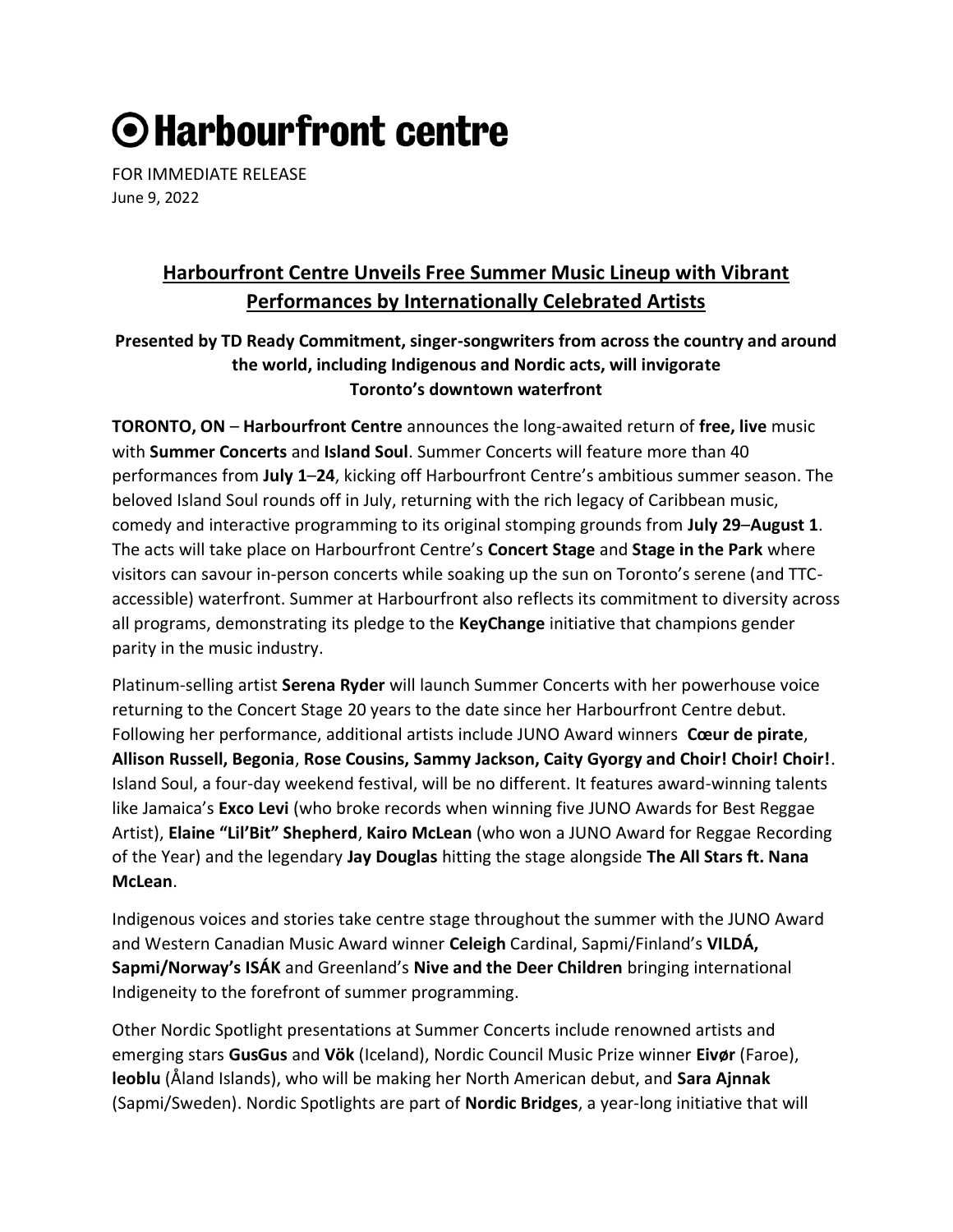connect hundreds of creators from Canada and the Nordic Region throughout 2022 to exchange art, culture and ideas from coast to coast.

"It's time to celebrate the warmer weather and share our beautiful lakeside venues with our local and global communities once again," says Iris Nemani, Chief Programming Officer, Harbourfront Centre. "We have always been Toronto's favourite gathering place in the summer and we take pride in making bold and diverse programming accessible through our free offerings."

**To learn more about programming and for tickets**, visit harbourfrontcentre.com.

# **SUMMER CONCERTS**

#### **July 1**

9:45–11pm: Serena Ryder – Concert Stage

12–1pm: Nastasia Y – Stage in the Park

5–6pm: Chynna Lewis – Stage in the Park

6:30–7:30pm: Adria Kain – Stage in the Park

8–9:15pm: Tanika Charles – Concert Stage

# **July 2**

9:45–11pm: Cœur de pirate – Concert Stage

5–6pm and 6:30–7:30pm: Lucas Silveira and leoblu – Stage in the Park

8–9:15pm: Celeigh Cardinal – Concert Stage

#### **July 3**

4:30–5:30pm: Jenie Thai – Stage in the Park

6–7pm: Housewife – Stage in the Park

# **July 8**

9:30–10:45pm: Begonia – Concert Stage

7–7:30pm: VILDÁ – Concert Stage

8–9pm: ISÁK - Concert Stage

#### **July 9**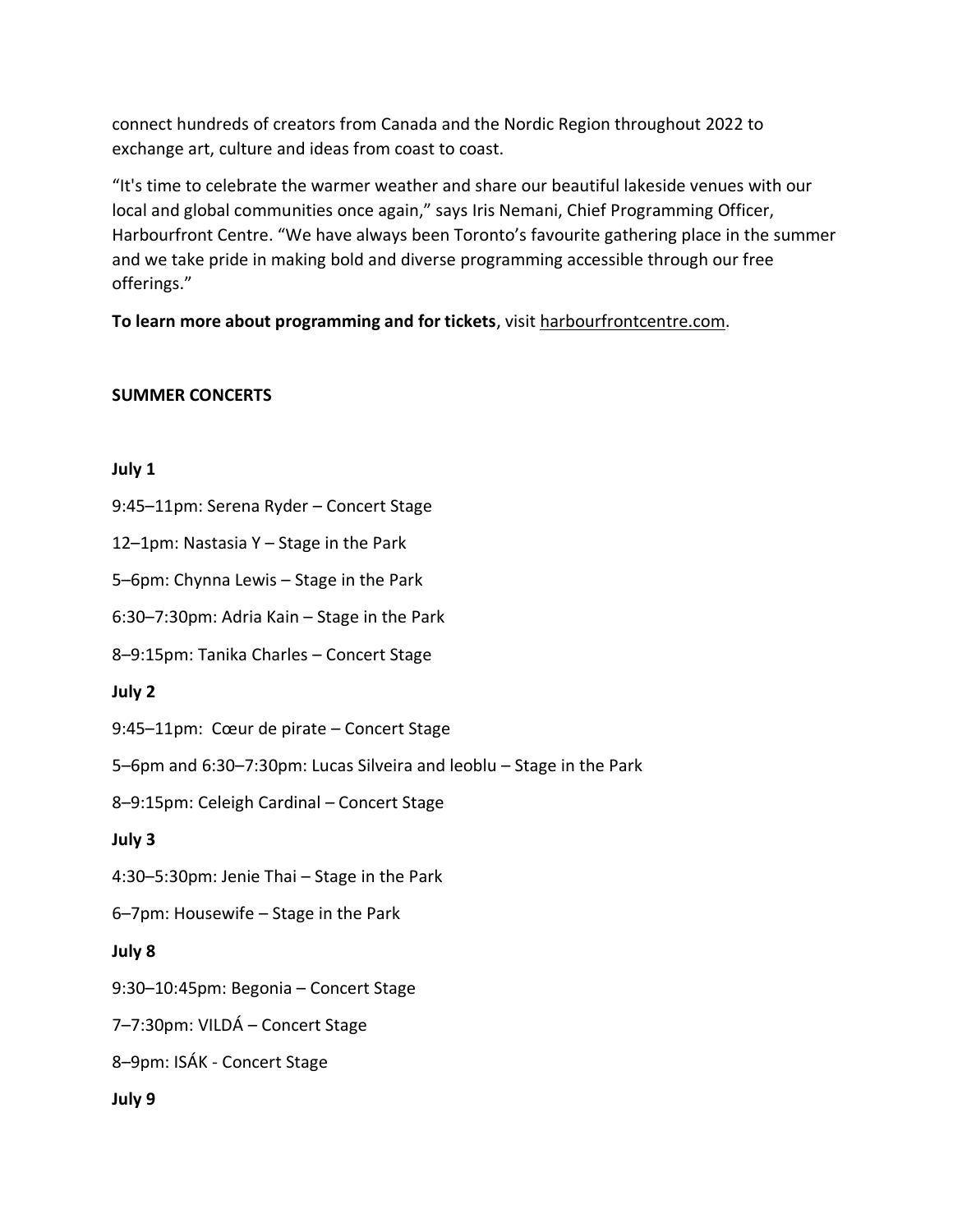9:30–10:45pm: Allison Russell – Concert Stage 5–6pm: Desiree Dawson – Stage in the Park 6:30–7:30pm: Madison Violet – Stage in the Park 8–9pm: Leyla McCalla – Concert Stage **July 10** 4:30–5:30pm: Holy Hum – Stage in the Park **July 15** 9:30–10:45pm: Tami Neilson – Concert Stage 7–7:30pm: Sara Ajnnak – Concert Stage 8–9pm: Nive and The Deer Children – Concert Stage **July 16** 9:30–11pm: Choir! Choir! Choir! – Concert Stage 5–6pm: Caity Gyorgy – Stage in the Park 6:30-7:30pm: Sammy Jackson – Stage in the Park 8-9pm: Lydia Persaud **July 17** 4:30–5:30pm: Moskitto Bar – Stage in the Park 6–7pm: Ramon Chicharron – Stage in the Park **July 22** 9:30–10:45pm: Rose Cousins – Concert Stage 8–9pm: Alysha Brilla – Concert Stage **July 23** 9:30–10:45pm: GusGus – Concert Stage 8–9pm: Eivør – Concert Stage 7–7:30pm: Vök – Concert Stage

4–5pm: Emily Jane White – Stage in the Park

5:30–6:30pm Lindy Vopnfjörd – Stage in the Park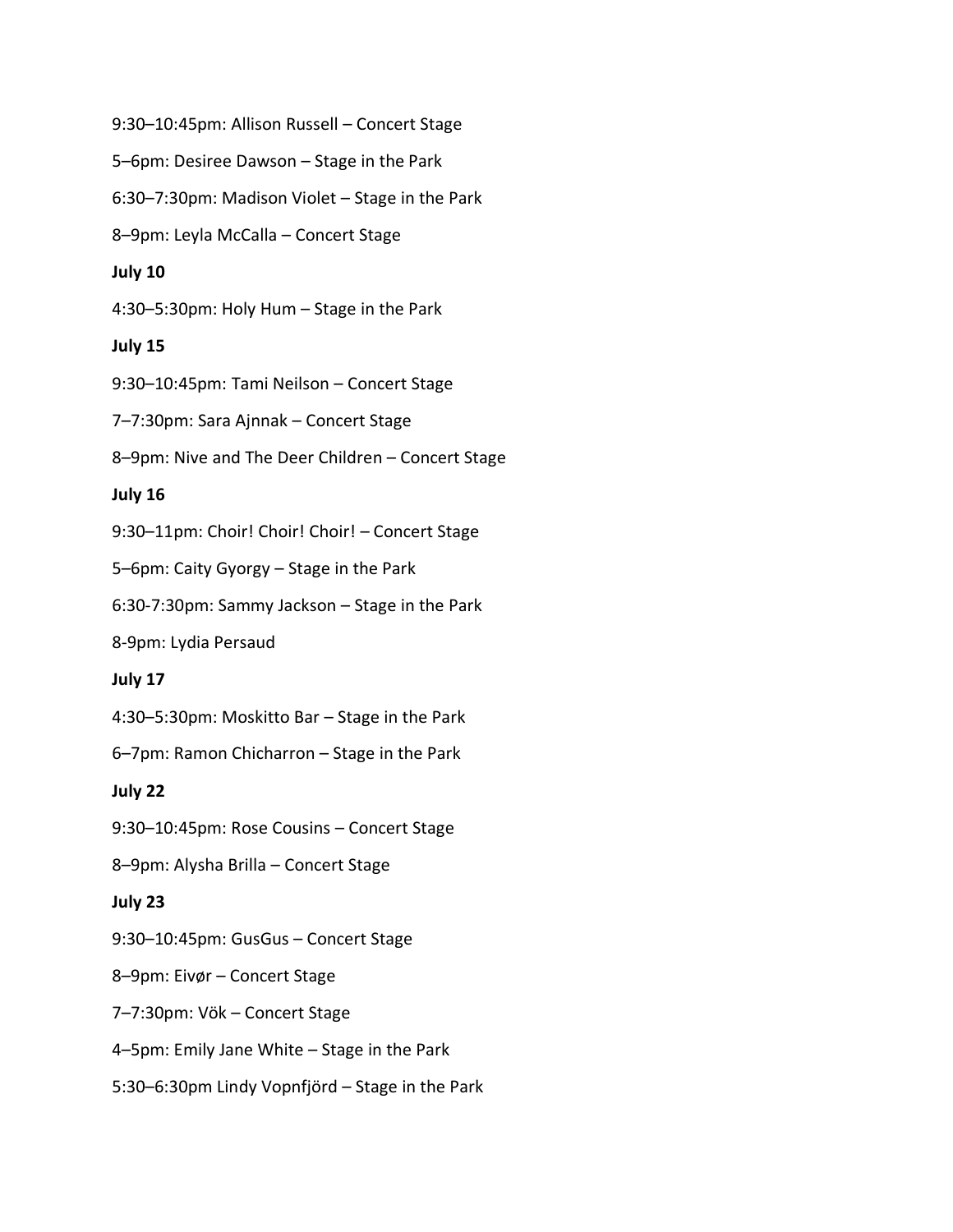#### **July 24**

4:30–5:30pm: Evangeline Gentle – Stage in the Park

6–7pm: Tafari Anthony – Stage in the Park

#### **ISLAND SOUL**

#### **July 29**

8–11pm: Comedy Night with Trixx and Friends, featuring Ty Davis, "Big Irish" Jay Hollingsworth and Marlon Palmer – Harbourfront Centre Theatre

9:30–11pm: Elaine "Lil'Bit" Shepherd – Concert Stage

8–11pm: Silent Disco – South Lawn

#### **July 30**

8–11pm: Comedy Night with Trixx and Friends, featuring Ty Davis, "Big Irish" Jay Hollingsworth & Marlon Palmer – Harbourfront Centre

9:30–11pm: Jay Douglas & The All Stars ft. Nana McLean – Concert Stage

8–9pm: The Arsenals – Concert Stage

5–5:45pm; 6:30–7:15pm: Afiwi Groove Dance Workshops – Stage in the Park

4–10pm: Silent Disco – South Lawn

#### **July 31**

8–11pm: A Black Girl in Love with Herself: Let your Breakdown be your Breakthrough: Trey

Anthony – Harbourfront Centre Theatre

9:30–11pm: Exco Levi – Concert Stage

8–9pm: Kairo McLean – Concert Stage

6–8pm: Pan Fantasy – Stage in the Park

2-4pm: Jesse Ryan – Stage in the Park

4–10pm: Silent Disco – South Lawn

#### **August 1**